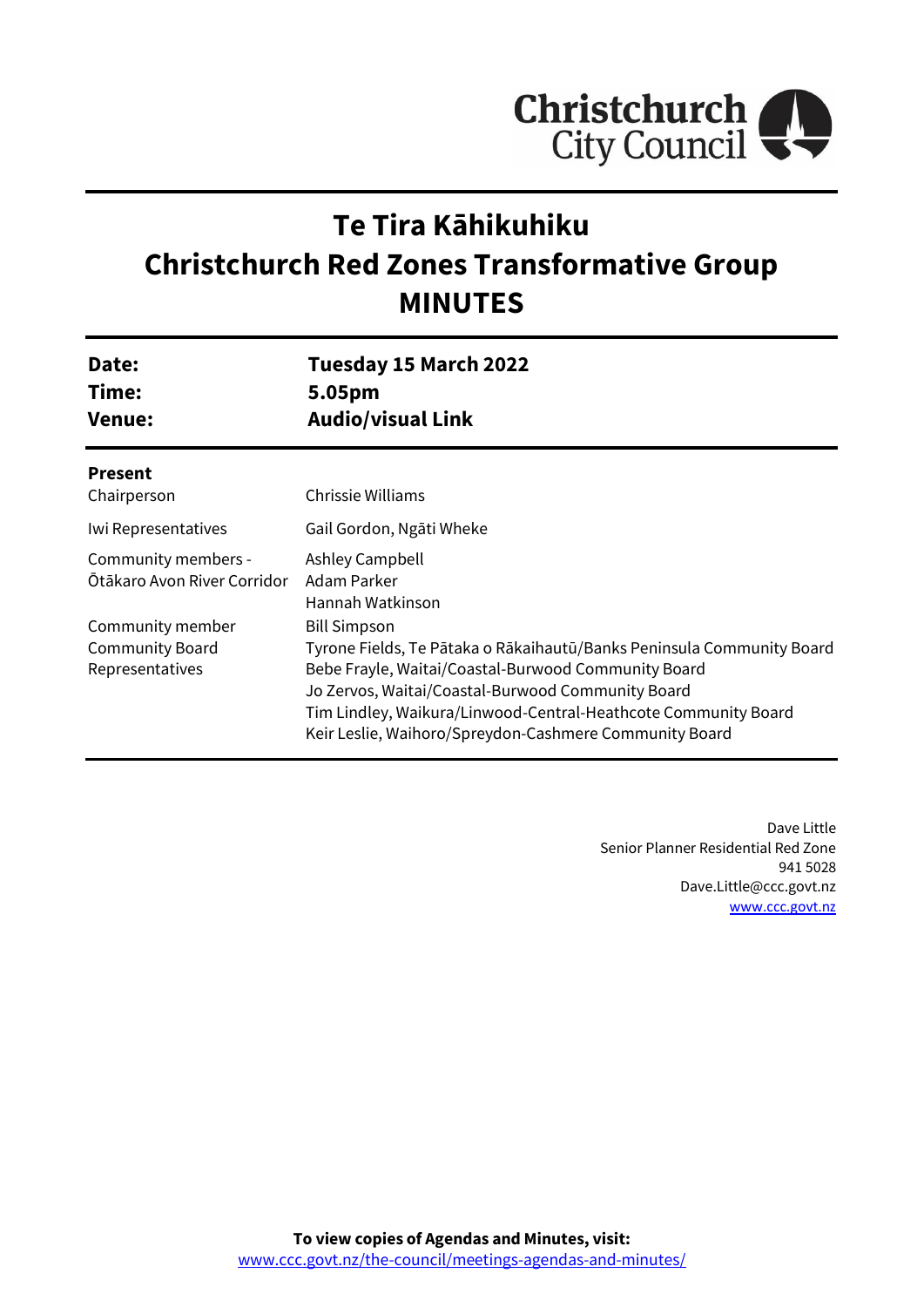

**Karakia Tīmatanga**: Given by Gail Gordon.

# **1. Apologies Ngā Whakapāha**

#### **Committee Decision**

The apologies received from Jazmynn Hodder-Swain for absence and from Jo Zervos for early departure were accepted.

Jo Zervos left the meeting at 6.30pm before item 8 was considered.

## **2. Declarations of Interest Ngā Whakapuaki Aronga**

There were no declarations of interest recorded.

## **3. Deputations/Presentations by Appointment Ngā Huinga Whakaritenga**

Marie Graham from South Shore Residents Association spoke to the group regarding a project which involves creating a community space on the corner of Estuary Road and Ebbtide Street. The Association will be applying to the Council for a lease and intend to apply for funding from the Transitional Use fund.

## **4. Confirmation of Previous Minutes Te Whakaāe o te hui o mua**

#### **Committee Decision**

The minutes of the Te Tira Kāhikuhiku meeting held on Tuesday 22 February 2022 were confirmed.

# **5. Update from LINZ**

LINZ provided a verbal update to the group on past and current expressions of interest and applications for Transitional Land Use; on leases and licenses that are due to expire; and on the progress with surveying land tranches in preparation for the land being handed to Council.

## **6. Council Update**

Council staff provided an update on future planning. It was suggested that lease holders be provided a newsletter so they are aware of current and planned activities in the area and the status of leases.

It was noted that Redcliffs Residents Association contacted the Waikura/Linwood-Central-Heathcote Community Board regarding access to land behind the former Redcliffs Primary School. Staff will provide information to the Community Board to assist with its response.